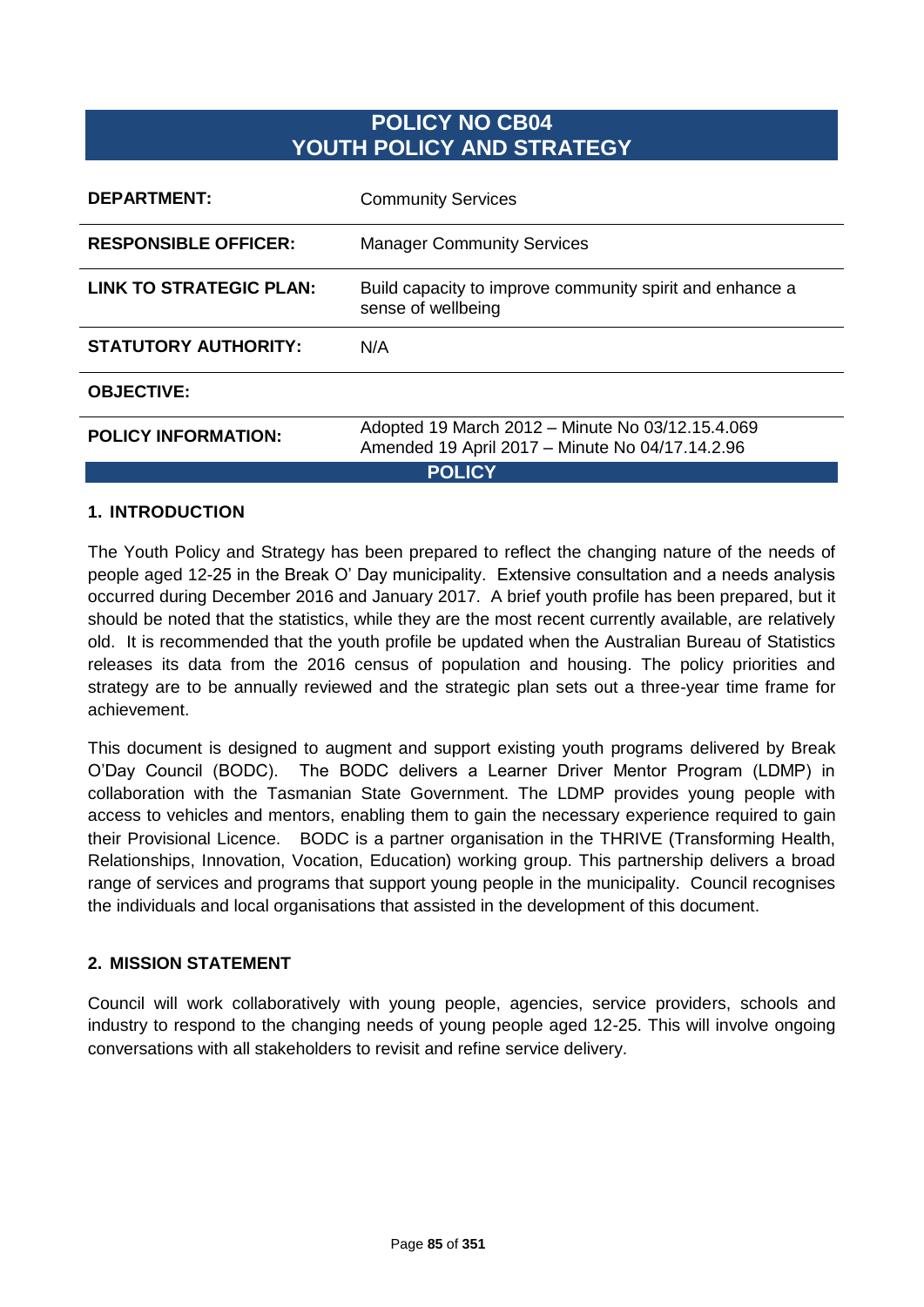## **3. YOUTH PROFILE - STATISTICS**

The Break O' Day municipality is a regional area characterised by high levels of social and economic disadvantage and isolation. The NATSEM Child Social Exclusion Index of dependent children (0-15) ranks the Break O' Day municipality in the  $1<sup>st</sup>$  quintile, or most excluded. The table below presents a range of indicators of disadvantage, highlighted in the NATSEM Poverty, Social Exclusion and Disadvantage in Australia report (Ben Phillips, 2013)

| Indicators measuring disadvantage in Break O' Day municipality |             |                          |                  |                  |  |  |
|----------------------------------------------------------------|-------------|--------------------------|------------------|------------------|--|--|
|                                                                | Real number | Percentage of population |                  |                  |  |  |
|                                                                |             | Break O' Day             | Tasmania         | Australia        |  |  |
| People experiencing poverty                                    | 1415        | 23.61%                   | 15.1%            | 11.8%            |  |  |
| <b>Children experiencing</b><br>poverty (0-14)                 | 269         | 26.5%                    | 15.8%            | 11.8%            |  |  |
| <b>Households experiencing</b><br>housing affordability stress | 161         | 46.94%                   | Data unavailable | Data unavailable |  |  |

Table1. NATSEM 2012 measures of social disadvantage for Break O' Day municipality.

Household's experiencing housing affordability stress has been included in this table to highlight the extent of disadvantage and pressure on young people in the community. The 30:40 rule is used to determine housing affordability stress. When a family or individual who has an income level in the bottom 40% of Australia's income distribution and their household expenses consume 30% or more of their income they are highly likely to be experiencing housing affordability stress. There are a range of sources that report housing affordability stress. The table above has the Tasmanian and Australian data for housing affordability stress omitted because of the inability to make a direct comparison with the data for Break O' Day (Moffatt, 2016). In an attempt to contextualise the Break O' Day housing affordability data, it is worth noting that Moffat found that when averaging household types in the north of the state, 21% of households are exposed to household affordability stress (Moffat, 2016).

The data used in the NATSEM index report (Ben Phillips, 2013) was sourced from the Australian Bureau of Statistics (ABS) Census of Population and Housing 2006. Recent data collected from the 2011 ABS Census of Population and Housing continues to characterise the Break O' Day municipality in decile 1, the most disadvantaged on the index of relative socio-economic disadvantage.

#### **4. COMMUNITY CONSULTATION PROCESS**

The community consultation process informing this policy included; two focus groups, a survey, interviews with eight (8) key youth sector stakeholders and interviews with young people.

#### *4.1 Focus Groups*

Two focus groups were conducted in December 2016, interviewing students ranging in age from 13 to 16 year olds. A focus group was interviewed at St Marys District School consisting of eleven (11) students and another focus group was interviewed at St Helens District High School consisting of fourteen (14) students. Both groups critically examined the current youth policy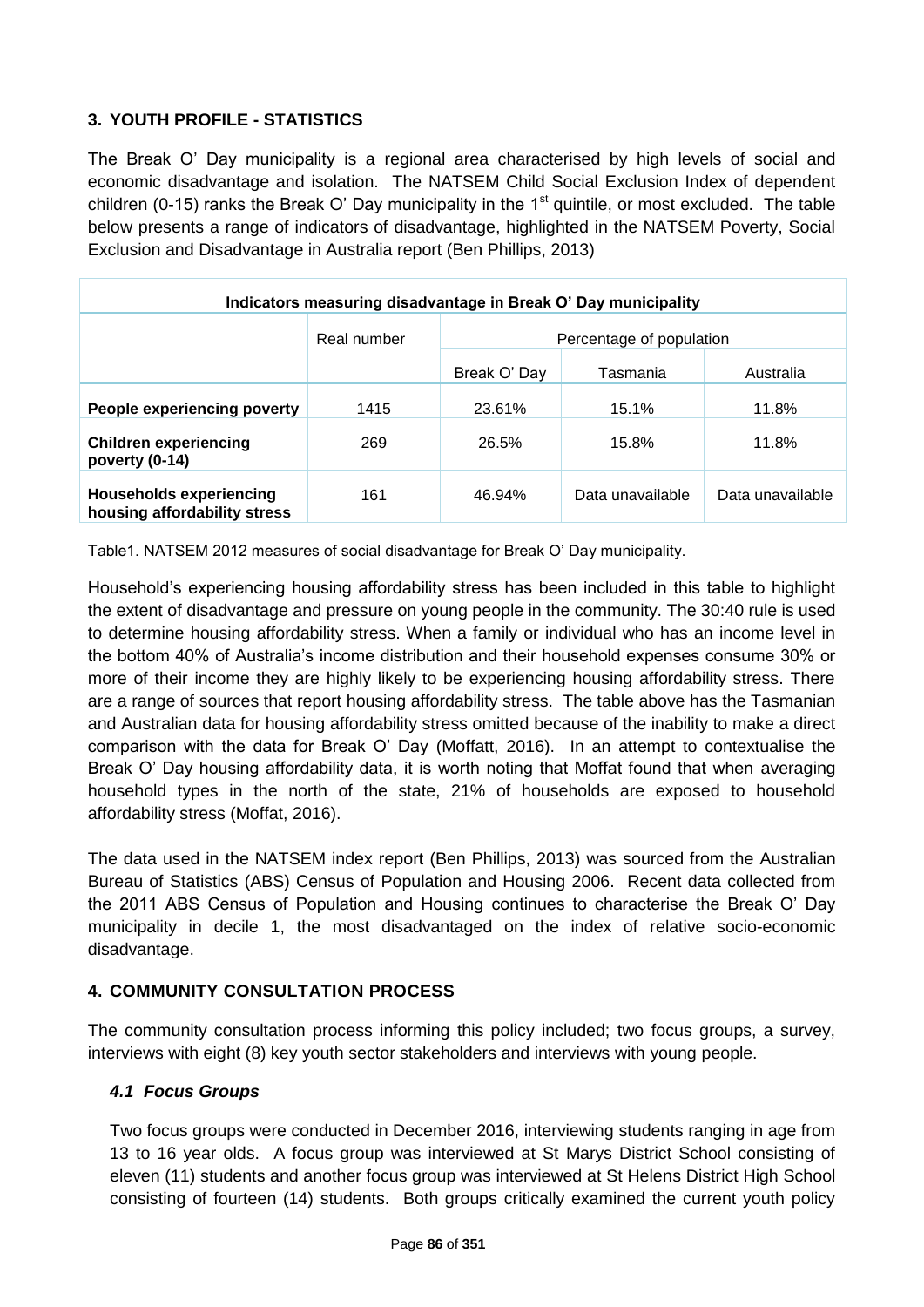and were asked to identify areas that continued to have relevance to themselves and their peers and areas that did not have relevance. The discussion then moved to the needs of the focus groups and their peers and what changes the new policy might include. The students were then asked to offer solutions and strategies that would support change in the priorities they identified.

## *4.2 Survey*

Seventy three (73) young people aged 13-22 responded to a survey. The survey asked respondents to reflect on a range of factors that can impact the lives of young people and invited comment on how the community could better meet the needs of young people. The survey was anonymous and conducted online. Table 1 presents the Issues impacting respondents at a frequency of 1:5 or greater, i.e. one (1) in every five (5) respondents reported the impact of a factor on their life. Due to the lower representation of respondents in the 19-22 age range, factors are reported if 50% or greater of respondents reported a factor as having an impact on their life. This survey tool was relatively unsuccessful in attracting responses from people aged 17-25. While the results of this survey are a start, more work needs to be done to engage this cohort of young people to better determine their needs.

| Age                    | Factors that have an impact on respondent's lives.                                                                                                                                                                                       |
|------------------------|------------------------------------------------------------------------------------------------------------------------------------------------------------------------------------------------------------------------------------------|
| 13-14 (21 respondents) | <b>Bullying and harassment</b><br>Things to do after school/work<br>Mental health and wellbeing<br>Housing and housing affordability                                                                                                     |
| 15-16 (46 respondents) | • Access to transport<br><b>Bullying and harassment</b><br>• Access to education and training<br>• Having someone to talk to<br>• Mental health and wellbeing<br>Things to do after school and work<br>Housing and housing affordability |
| 19-22 (6 respondents)  | <b>Employment</b><br>• Housing and housing affordability<br>Things to do after school and work<br>Mental health and wellbeing<br>Involvement in community decision making                                                                |

Table 2 indicates that mental health and wellbeing, housing and housing affordability and things to do after school/work are factors that impact all age groups surveyed. Housing and housing affordability has surfaced as an impacting factor across all age ranges

#### *4.3 Stakeholder Interviews*

Eight (8) key youth sector stakeholders were interviewed during the consultation phase. These consisted of state service employees and a range of leaders of not for profit organisations who work with and provide services for young people

## **5. POLICY PRIORITIES**

Six (6) priorities were identified from the consultation phase of this report in which respondents felt there could be improvement or that a service/initiative was lacking. The priorities are; youth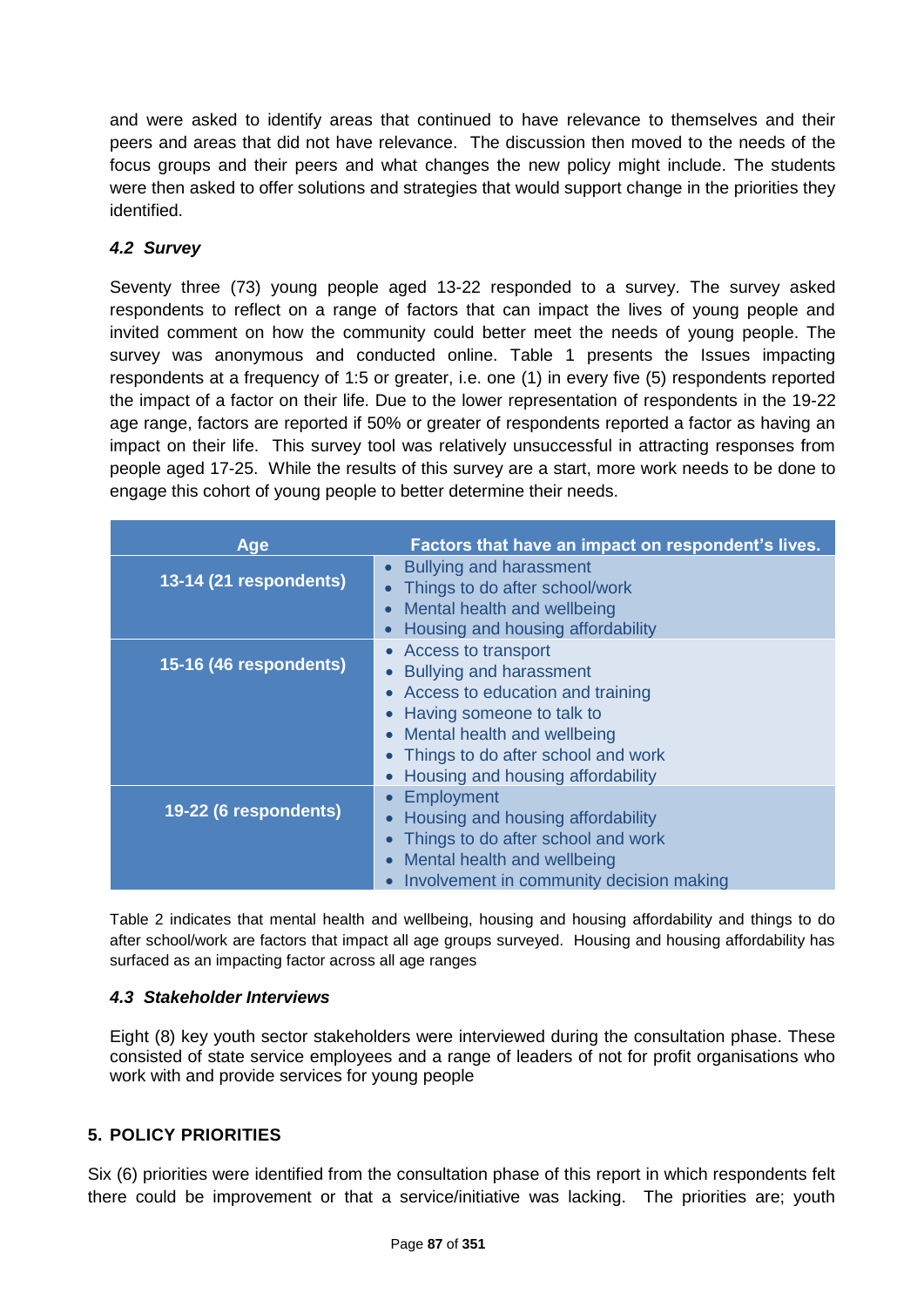participation; mental health and wellbeing; bullying and harassment; recreational activity; transport and education; training and employment. Housing and housing affordability was identified in the survey as being a factor that impacted the lives of respondents. Considering the analysis in the Youth Profile of this report, it is no surprise that young people are perceiving it as a factor that affects their lives. The question is; what are the strategies and programs that mitigate its impact? It is beyond the scope of this document to address this issue, further investigation is required in this area.

## *5.1 Youth Participation*

There was overwhelming evidence presented during the focus groups and some evidence from the survey that young people wanted more opportunities to contribute when decisions are made that impact them and the community. Young people declared that they wanted more representation and the opportunity to express their concerns and ideas relating to youth programs and services. Suggestions included the formation of a Youth Advisory Group that could "make decisions and not be treated as ignorant. Young people know what young people want". The Youth Advisory Group would "involve the schools, hold regular meetings and surveys and communicate appropriately through Facebook and Instagram etc." The Youth Advisory Group representatives could "infiltrate 'old people' organisations" to ensure that "our voice is heard throughout the community". It was suggested that the Youth Advisory Group move beyond the traditional models and support young people to "gain employment", "run language classes" and investigate big ideas such as "how do you follow your dreams and make money?" Youth participation was also identified as having a positive impact on mental health and wellbeing by a range of youth service stakeholders. It was noted that "Young people need to feel empowered to influence the community and to have a role in decision making so that they feel more valued and connected".

## *5.2 Mental Health & Wellbeing*

During the consultation phase, it became apparent that young people and service providers felt that mental health and wellbeing was greatly impacting the quality of life of young people in the community. Service providers reported that "case-loads are increasing and the complexity of need is increasing". "Co-morbidity of factors including physical and mental health is presenting in referrals and impacting overall health and wellbeing". "Complex trauma and family violence" are major factors impacting the mental health and wellbeing of young people. It is apparent that "young people don't have a strong support network outside of school" and are "struggling to identify support networks outside of school". It was reported that "mainstream kids in our area are disconnected from family, from school and the community." Additionally, "safety planning relies on online support, not community support" which is impacting the frequency and quality of crisis support. Young people are reporting that "a sense of belonging is not there". They are "feeling as though they are disenfranchised and not a part of the community". Thus, it is being reported by young people that "drug use is being used as a cure for boredom". Another major concern was that students are being well supported via counselling and social work during the school term, however over the summer break were not being supported and that this is causing issues with mental health and wellbeing.

It was suggested that youth service providers focus on collaboration, information sharing, marketing and effective coordination of outreach services that provide support within the community. "Young people need to understand what services are actually doing for young people. How are we delivering the message that services exist for them?"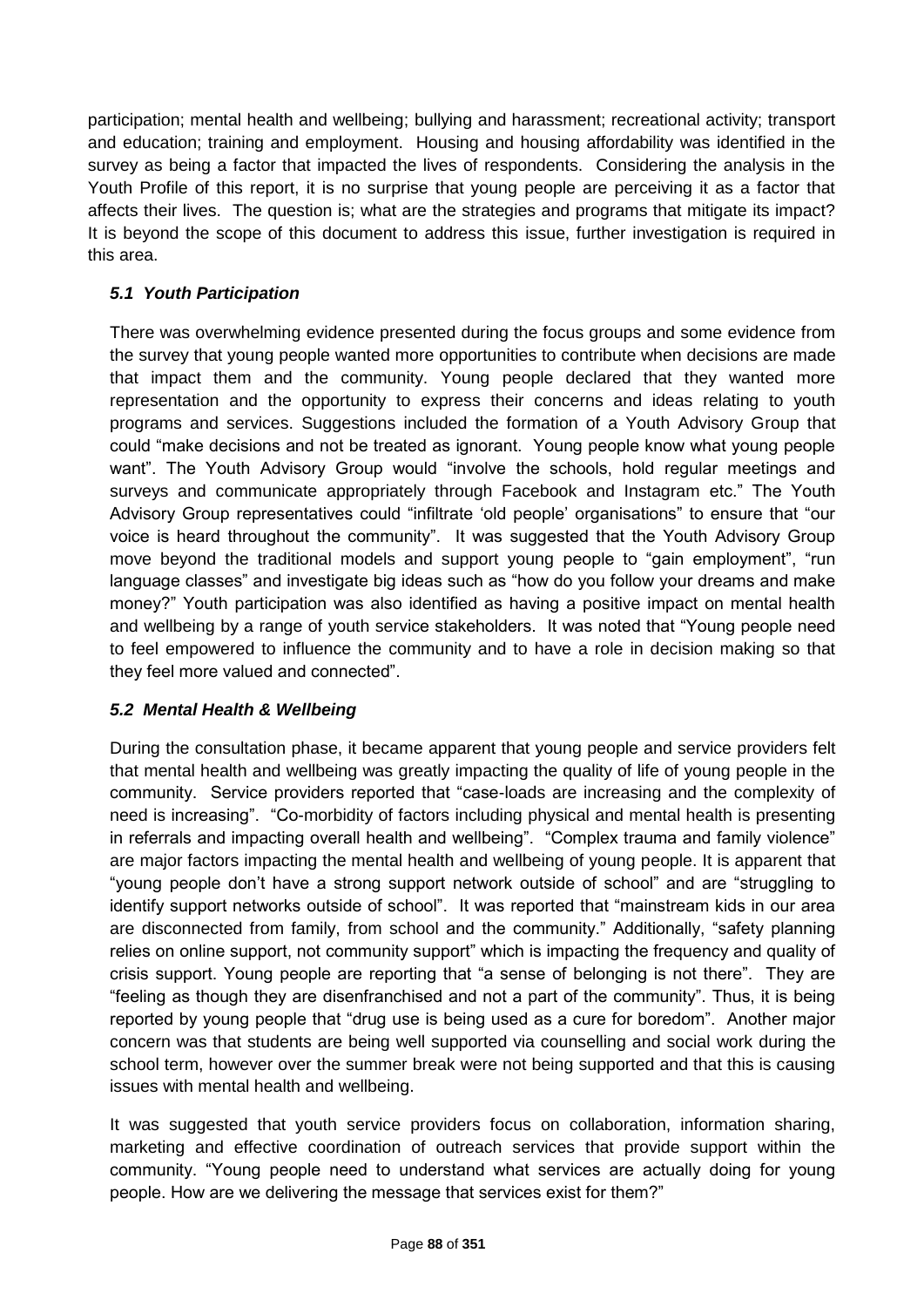Service providers reported a desire that the youth sector "be strategic about how youth mental health is promoted and advocated for, and that resources and support are accessed." And that the youth sector "move from a reactive model to a proactive model of outreach coordination and developing long term planning and relationships with services eg: Headspace and Cornerstone."

#### *5.3 Bullying & Harassment*



Bullying and harassment surfaced as a factor that impacts the quality of life of young people in the community. The results of the survey have highlighted that this is the major concern of survey respondents with this being the only factor in the survey which respondents marked as impacting their lives more than the "No impact" and "Neutral" responses. Figure1. Presents the percentage of respondents across all age ranges who report bullying and harassment as having an impact on their life. Concerning evidence from the survey results

shows that the impact of bullying and harassment has more impact across varying age ranges. Figure2. Presents the percentage of respondents who report bullying and harassment as being a factor influencing their life aged 13-14. This result is concerning, with more than one (1) in two (2) respondents reporting that bullying and harassment impacts their lives.



Figure2. Bullying and harassment – 13-14 age response

#### *5.4 Recreational Activity*

Overwhelmingly, during the focus groups and through the survey instrument, young people are identifying their desire to access recreational activities. For school aged young people, this was clearly named up as "after school opportunities" and for young people aged 19-23, this was named up as "after work opportunities". Service providers who work with young people expressed concern that young people experiencing generational poverty and disadvantage were not able to access the existing community run activities such as organised sport (football, netball and little athletics). Recreational activity was directly linked to health and wellbeing by a range of service providers, one who reported that "connecting to community and feeling valued and celebrated" impacted positively on mental health and wellbeing.

Respondents to the survey who live in the Fingal Valley and service providers in that area highlighted their desire to see equitable allocation of resources to promote and run local events for young people in their communities.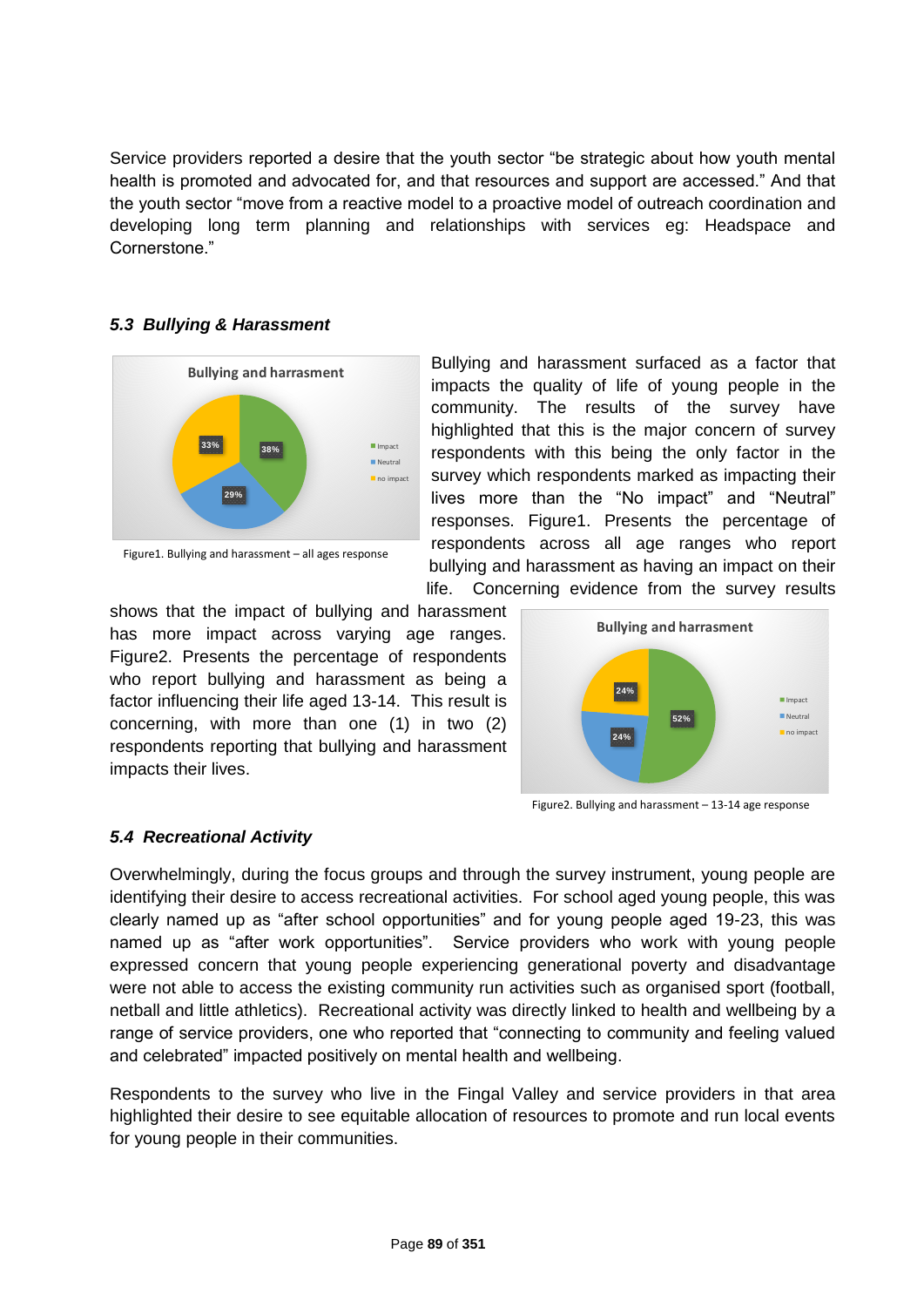The focus groups made a range of suggestions regarding the types of recreational facilities they would like access to such as "better skate park facilities in St Marys and St Helens", "community swimming pool", "local, interstate and overseas camp experiences", "a gaming centre", "a cinema", "efficient transport to and from events", "running club", "mountain bike club", "swimming club", "beach days and access", "gym facilities", "mountain bike trails" and "surfing clubs". Many of these clubs and services already exist in the community, so the question was raised as to how do young people access, find out about, strengthen and help support existing funded and community run services and clubs.

## *5.5 Transport*

Transport surfaced as a major issue during the focus group sessions and an issue for one (1) in five (5) survey respondents. The main issues were: getting to and from local events; access to Launceston and Hobart and access to school for year 11-12 students, particularly from those travelling from the Fingal Valley to St Helens.

During the interviews with youth service providers, transport issues were related to families accessing health care services when required. One service provider commented that as a community we need to "build bridges of access to support for families. Accessing community sports and organisations is difficult for families that are disengaged, e.g. weekend sport is too hard and therefore kids are missing out".

### *5.6 Education & Training*

Education and training was discussed during the focus groups. Participants expressed a desire to access opportunities for more outdoor education and first aid education, language classes, mental health awareness and gender identity and sexuality education.

Youth service providers identified a gap in pathway planning for job seekers. "How do we build on the momentum from activities like the Green Army Program?" It was noted that some young people need extra support to navigate the post schooling education options available to them to best achieve their goals. Education and training was identified as a major concern in the Fingal Valley. There was a suggestion that "Council may have a role in helping to break down the perception that school finishes at grade 10".

## **6. POLICY & STRATEGY**

## *6.1 Break O'Day Council Youth Policy*

Break O' Day Council will support young people by;

- Supporting them to identify and meet their needs through the development of a Youth Advisory Group and supporting volunteering opportunities (policy objective 1).
- Supporting the maintenance of good mental health and wellbeing (policy objective 2).
- Supporting them and the community to take a stand against bullying and harassment (policy objective 3).
- Providing a range of recreational activities and recreational spaces (policy objective 4).
- Supporting transport needs where it is possible and practical (policy objective 5).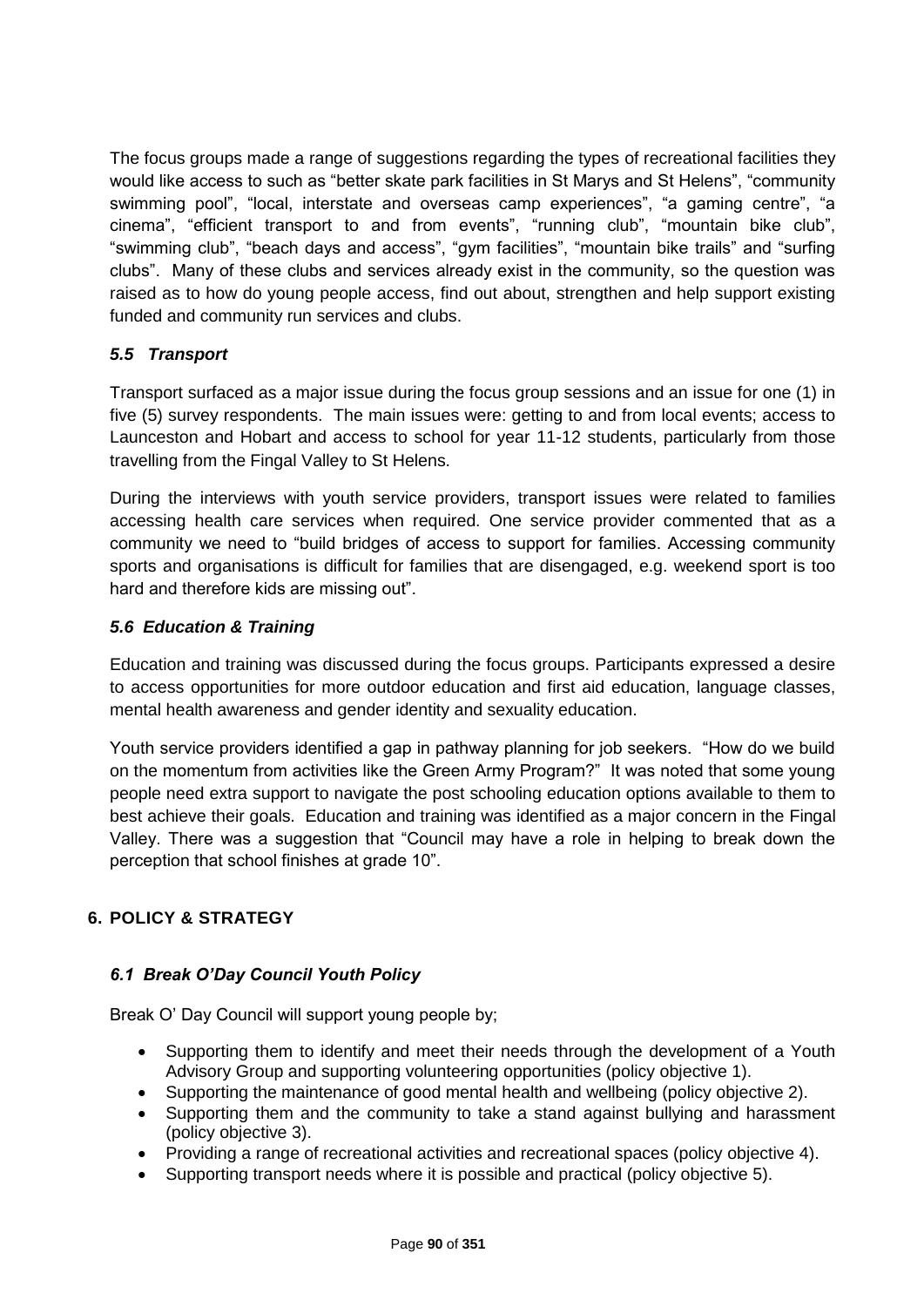Supporting schools, the community and individuals to meet their education, training and employment goals (policy objective 6).

## *6.2 Break O'Day Youth Strategy*

| <b>Policy objective</b>                                           | <b>Strategies</b>                                                                                             | <b>Success criteria</b>                                                                                                                                          |
|-------------------------------------------------------------------|---------------------------------------------------------------------------------------------------------------|------------------------------------------------------------------------------------------------------------------------------------------------------------------|
| <b>Youth</b><br><b>Participation</b><br><b>Policy objective 1</b> | Develop and maintain a Youth<br><b>Advisory Group and regularly</b><br>collect data that informs practice     | Group convened and mission<br>statement finished - August 2017<br>Establish data collection and<br>analysis framework - August 2017                              |
|                                                                   | Seek funding to provide youth<br>leadership development<br>opportunities.                                     | One development opportunity<br>offered - July 2018                                                                                                               |
|                                                                   | Conduct regular consultation<br>with young people.                                                            | Ongoing consultation and reporting<br>- monthly report to Council                                                                                                |
|                                                                   | Support and encourage young<br>people to become volunteers.                                                   | Increase in the number of young<br>people who volunteer in community<br>groups - ongoing.                                                                        |
| <b>Mental Health and</b><br>wellbeing                             | Develop a working group to<br>engage youth support services<br>and organisations.                             | Identify needs and develop a plan<br>to support at risk young people<br>aged 12-25 - November 2017.                                                              |
| <b>Policy objective 2</b>                                         |                                                                                                               | Ongoing communication and<br>information sharing to support<br>young people.                                                                                     |
|                                                                   |                                                                                                               | Establish lines of communication<br>with service providers and clients to<br>enable transport options- ongoing.                                                  |
|                                                                   | <b>Develop Support Service</b><br>marketing and referral<br>opportunities.                                    | Develop and implement a social<br>media service promoting<br>community youth health services in<br>conjunction with the Youth Advisory<br>Group - December 2017. |
| <b>Bullying and</b><br>harassment<br><b>Policy objective 3</b>    | Engage with community to<br>understand and reduce the<br>impact of bullying and<br>harassment on young people | Youth Advisory Group to work<br>within the community to raise<br>awareness of the impact on young<br>people of bullying and harassment<br>$-$ ongoing.           |
| <b>Recreational</b><br>activity<br><b>Policy objective 4</b>      | Support regular afterschool<br>recreational activities in local<br>centres.                                   | Support the Youth Advisory Group<br>to develop an ongoing program of<br>after school recreational activities -<br><b>July 2017.</b>                              |
|                                                                   |                                                                                                               | Work with recreation clubs to<br>access funding to support youth<br>participation - ongoing.                                                                     |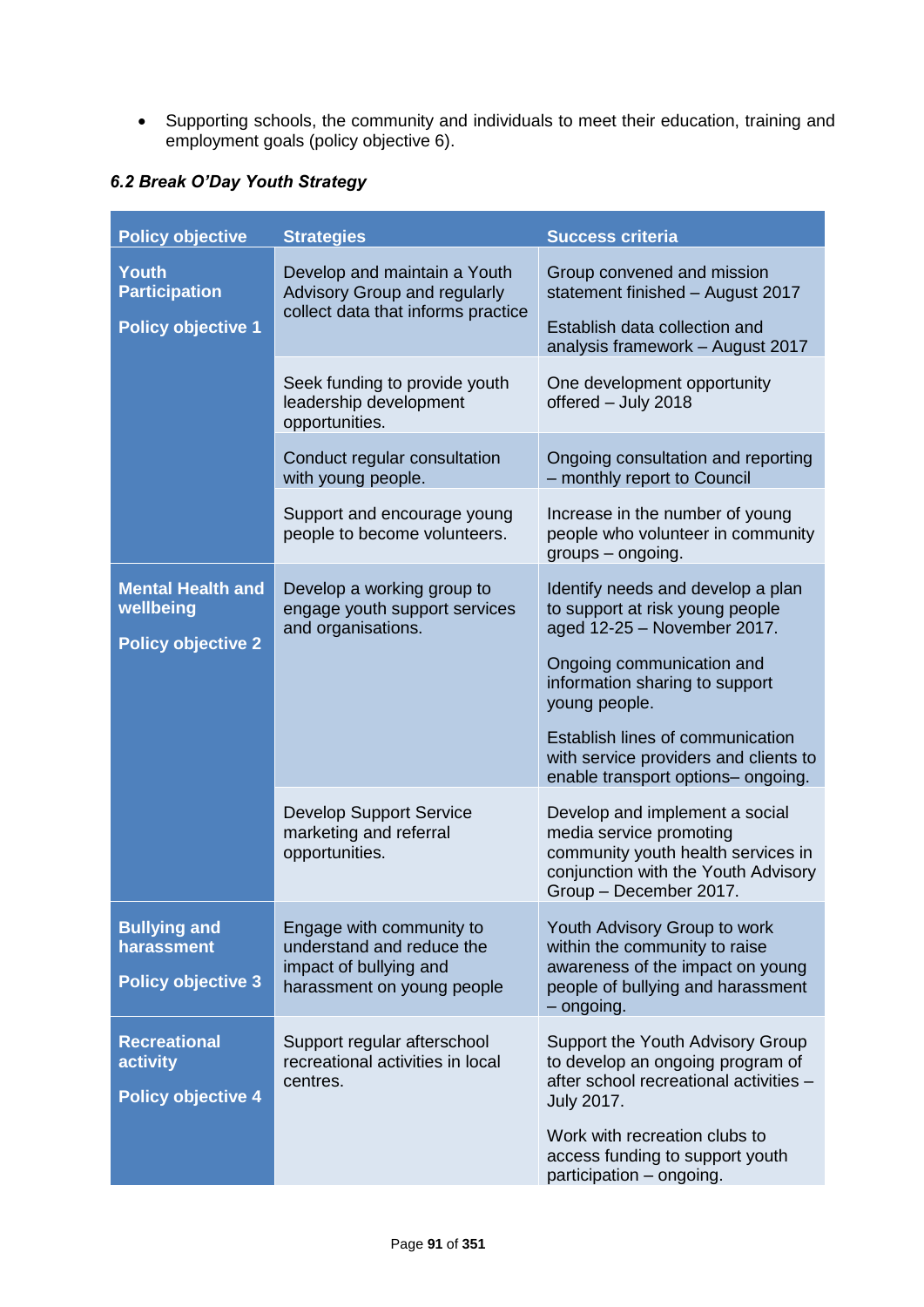|                                                                                     | Develop open spaces and<br>infrastructure that meets the<br>needs of young people in the<br>community.                                | Work with the Youth Advisory<br>Group, community organisations<br>and Council to secure funding and<br>support for upgraded skate park<br>facilities, mountain bike park<br>facilities and pump-track -<br>December 2019.                                                            |
|-------------------------------------------------------------------------------------|---------------------------------------------------------------------------------------------------------------------------------------|--------------------------------------------------------------------------------------------------------------------------------------------------------------------------------------------------------------------------------------------------------------------------------------|
| <b>Transport</b><br><b>Policy objective 5</b>                                       | Collaborate with existing youth<br>service providers who run<br>transport services to meet the<br>transport needs of young<br>people. | Audit community transport<br>opportunities available to young<br>people - December 2017.<br>Support Youth Advisory Group to<br>determine viable and efficient<br>transport options and routes<br>through consultation with young<br>people - December 2017.                          |
|                                                                                     | Provide transport to enable<br>young people to access existing<br>community events/opportunities<br>and Council organised events.     | Ensure that cheap/free transport is<br>available for every youth event that<br>is organised using council<br>resources - ongoing.<br>Support community organisations<br>to provide cheap/free transport to<br>and from one off and regular<br>events - ongoing.                      |
| <b>Education,</b><br><b>Training and</b><br>employment<br><b>Policy objective 6</b> | Support young people aged 19-<br>25 to develop learning goals,<br>develop a pathway and secure<br>employment.                         | Work with training organisations,<br>job service agencies and industry<br>to identify clients in need of<br>learning pathway support -<br>ongoing.<br>Work with the schools to develop a<br>pathway planning toolkit to guide<br>the work with young Job seekers -<br>December 2017. |
|                                                                                     | Support schools to support<br>students.                                                                                               | Investigate ways to work with<br>schools to support the needs of at<br>risk students - December 2017.                                                                                                                                                                                |
|                                                                                     | Support the development of<br>small business, enterprise and<br>entrepreneur skills programs.                                         | Collaborate with the Trade Training<br>Centre to extend programs offered<br>to include small business<br>management skills for 16-25 year<br>olds - ongoing.                                                                                                                         |
|                                                                                     | Work with tertiary institutions,<br>industry and business to identify<br>future job opportunities for<br>young people                 | Consult with stakeholders and write<br>a municipality employment trend<br>report - December 2018                                                                                                                                                                                     |